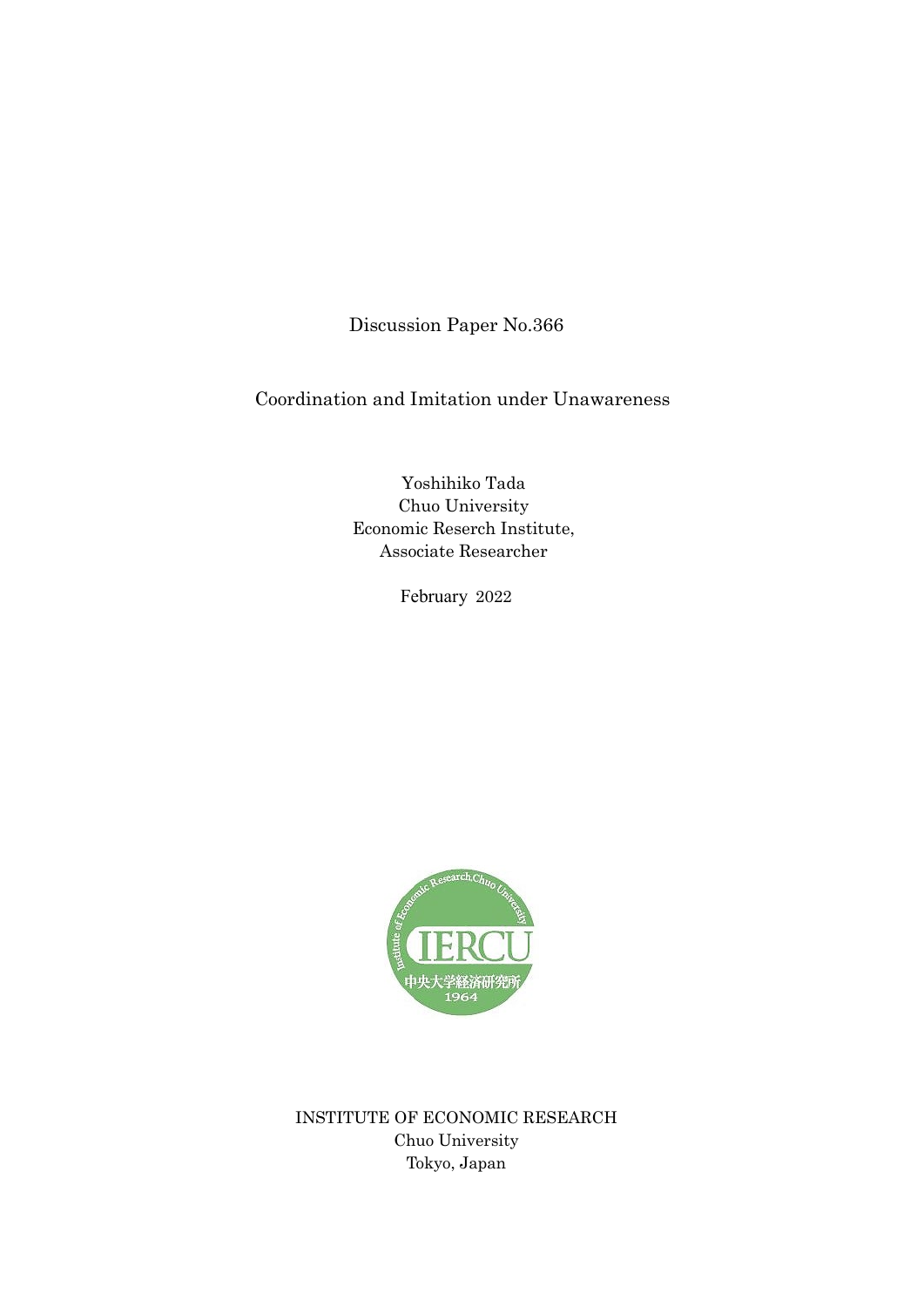# Coordination and Imitation under Unawareness*<sup>∗</sup>*

Yoshihiko Tada*†‡*

February 25, 2022

#### **Abstract**

This study focuses on discovered versions of coordination games with unawareness, and proposes a novel solution concept under unawareness named a successful-coordination equilibrium. In games with unawareness, coordination might fail because the models assume that agents are unaware of their realized actions. Then, when they observe the opponents' actions which they are unaware of, by teaching or asking their opponents how to play the opponents' actions, they might try to coordinate successfully. Although previous works propose models of discoveries, where players observe opponents' actions that they are unaware of and add these actions to their subjective games, they do not propose models of imitation that agents could add to the choices they did not have themselves, which was played by the opponents. We provide models of discoveries and imitations, showing that their revised games by discovering and imitating must propose a successful-coordination equilibrium.

*JEL classification*: C70; C72; D80; D83

*Keywords*: Unawareness; Generalized Nash Equilibrium; Cognitive Stability; Coordination; Imitation

## **1 Introduction**

This study focuses on coordination games with unawareness (or more strictly, symmetrical games with unawareness), discusses discoveries and imitations, and refines a cognitively stable generalized Nash equilibrium by proposing a successful-coordination equilibrium. Games with unawareness assume unaware players. Each player may be unaware of some actions, the opponents' view of

*<sup>∗</sup>*A previous version of this paper titled "Considering repeated coordination games with unawareness" (in Japanese) was presented at the 2017 Master Course Research Seminar at Chuo University. The author thanks Toichiro Asada and Hirokazu Takizawa for their insightful comments on this study.

*<sup>†</sup>*Graduate School of Economics, Chuo University, 742-1, Higashinakano, Hachioji-shi, Tokyo 192-0393, Japan

*<sup>‡</sup>*yoshihiko.tada.4@gmail.com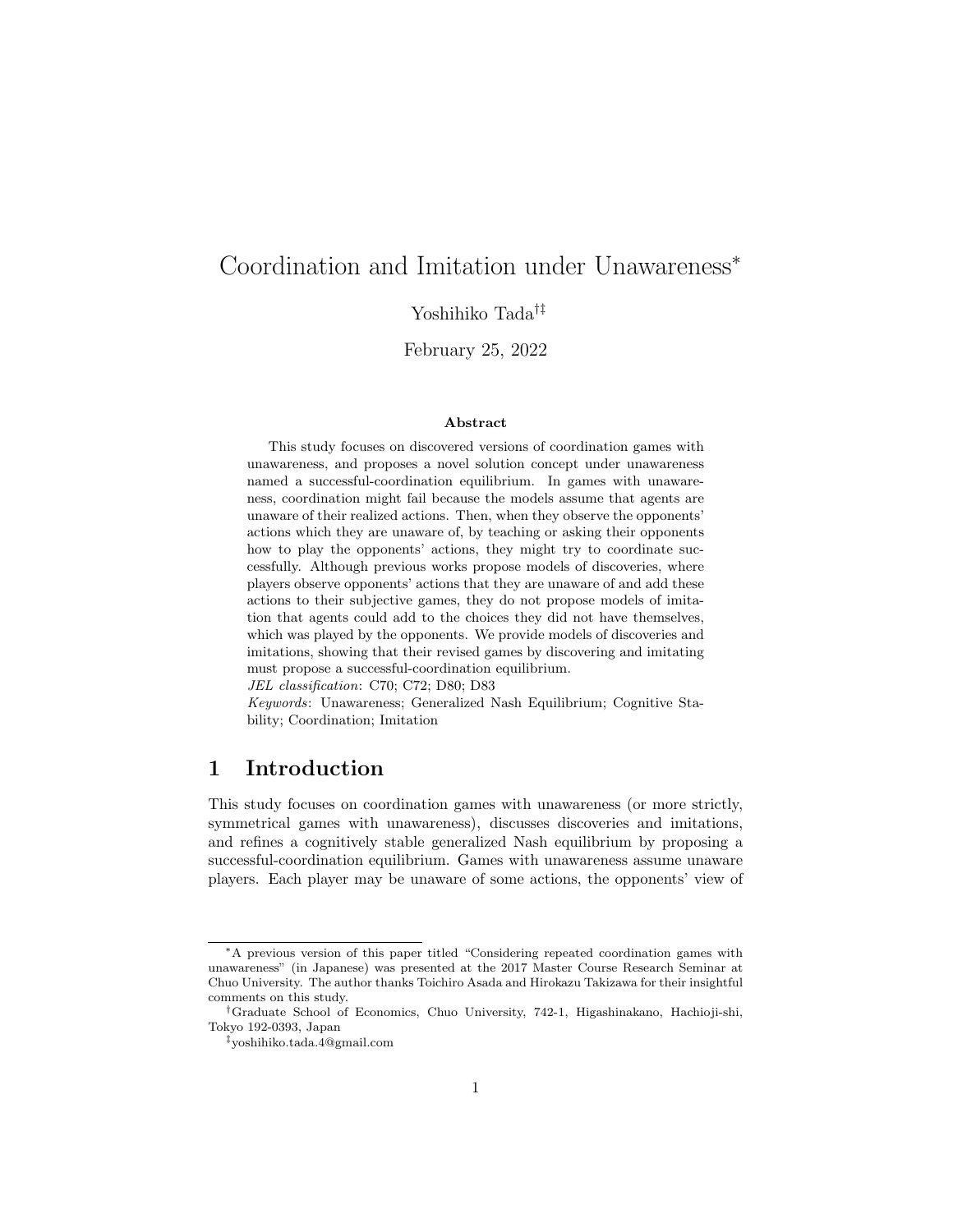games, or both.<sup>1</sup> Let us focus on a coordination game. In standard coordination games (without unawareness), an equilibrium means that coordination is successful. However, in coordination games with unawareness, an equilibrium might not mean that coordination is successful. Let us consider two players, Alice and Bob. They have two actions, *X* and *Y* . Suppose that Alice is aware of *X* but unaware of *Y* , whereas Bob is aware of *Y* but unaware of *X*. In other words, Alice can choose *X* but cannot choose *Y* , and Bob can choose *Y* but cannot choose *X*. Additionally, assume that both players commonly believe that Alice is aware of only *X* but unaware of *Y* , and Bob is aware of only *Y* but unaware of *X*. Then, Alice plays *X* and Bob plays *Y* , where Alice believes that Bob chooses *Y* while Bob believes that Alice chooses *X*. Both players' beliefs about the opponents' plays are correct even if both players miss coordination. Then, players try to improve the coordination failure. For example, Alice might teach Bob a way to play *X* or ask how to play *Y* , and then they try to coordinate.

To discuss cases like the above example, we need to models of discoveries and imitations. Recently, Schipper (2021) and Tada (2022) propose models of discoveries, where players observe opponents' actions, that they are unaware of, and add the actions to their subjective games.<sup>2</sup> In the above example, Alice is unaware of *Y* . With Bob playing *Y* , she observes and becomes aware of it. She then adds *Y* to her subjective game. However, since they discuss only discoveries, there are no models focusing on imitations. We present a model for observing and imitating such actions called the *imitative discovered game*. This model assumes that each player can observe and imitate *ways of playing* the opponents' actions, that is, each player can choose the opponents' played actions even if they could not choose them before observing such actions.

After analyzing imitative discovered games, we propose a successful-coordination equilibrium. In previous works, a generalized Nash equilibrium with stable belief hierarchies introduced by Sasaki (2017) or a self-confirming equilibrium introduced by Schipper (2021) to games with unawareness is used as a steady state equilibrium meaning that all agents confirm their correct beliefs about the opponents' plays. It seems that when players implement a generalized Nash equilibrium with stable belief hierarchies or self-confirming equilibrium, they play the same equilibrium in the next stage game. However, some generalized Nash equilibrium with stable belief hierarchies or self-confirming equilibrium induces coordination failure in a coordination game with unawareness. For example, Alice and Bob commonly believes that Alice is aware of *X* and unaware of *Y* and Bob is aware of *Y* and unaware of *X*. Then, both players can believe only that Alice plays *X* and Bob plays *Y* . Since Alice can implement only *X* and Bob can implement only *Y* , their beliefs are correct. Therefore, the play and beliefs are a generalized Nash equilibrium with stable belief hierarchies and a self-confirming

 $<sup>1</sup>$ As pointed out by Schipper (2014), unawareness is the lack of conception rather than the</sup> lack of information. He also provided a historical survey about unawareness and games with unawareness.

<sup>2</sup>There are differences between their models. Schipper (2021) uses Heifetz, Meier, and Schipper's (2013) model and discusses models of discoveries in extensive-form games. Tada (2022) uses a model similar to Perea (2018) and focus on only simultaneous-move games.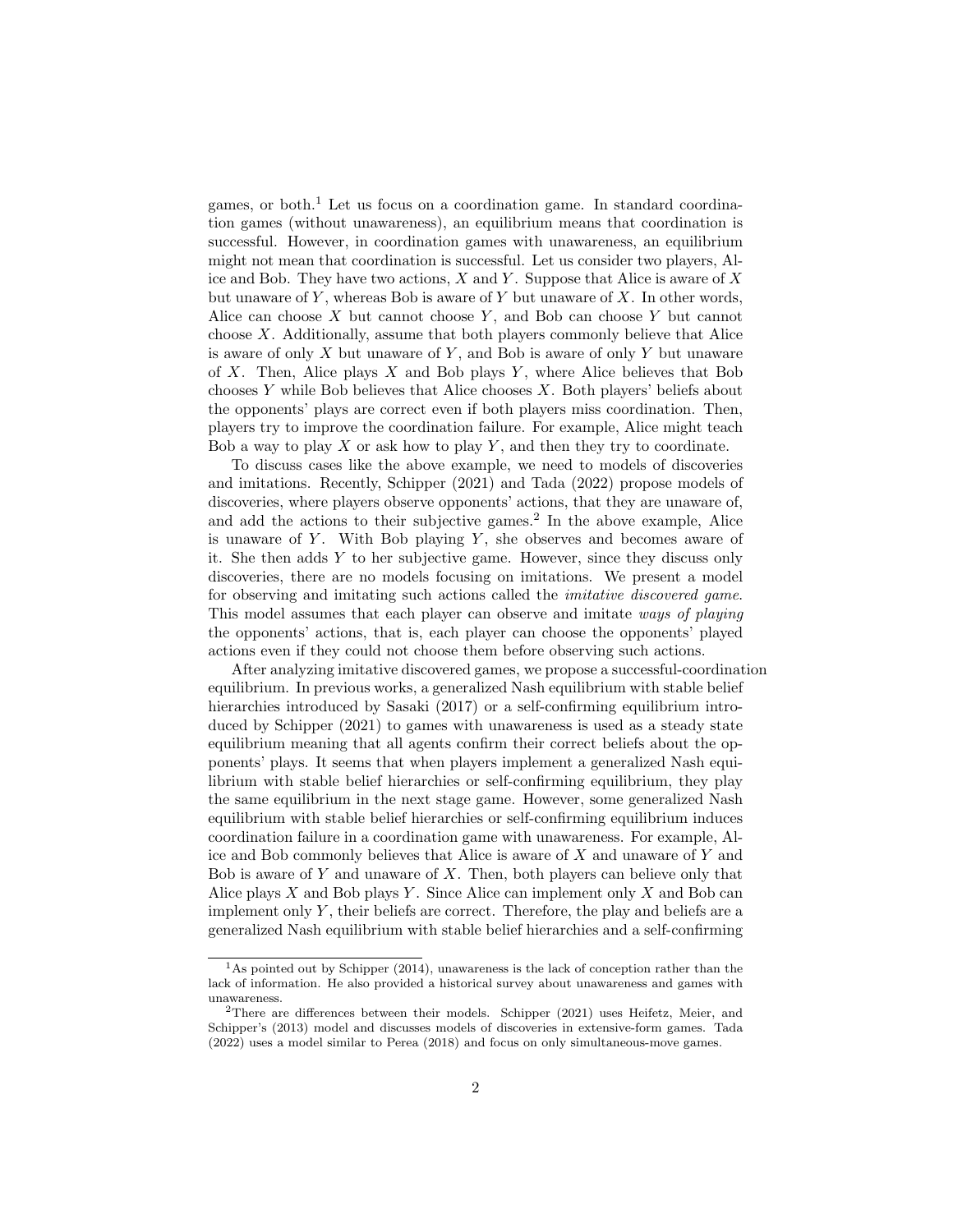equilibrium. However, in the equilibrium, coordination obviously fails. Therefore, players might revise their subjective games. This case means that belief stability is different to stability of subjective games meaning that players do not have incentives not to revise their subjective games. This paper proposes a self-confirming equilibrium, where players only coordinate successfully. In a successful-coordination equilibrium, not only players' beliefs are correct but also their subjective games need not be revised for successful coordination. That is, the equilibrium notion is a refinement of generalized Nash equilibria with stable belief hierarchies and self-confirming equilibrium in games with unawareness.

We show that an imitative discovered game based on any coordination game with unawareness must have a successful-coordination equilibrium. Furthermore, we introduce notions of block games to coordination games with unawareness and reconstruct a block game called a coordination block game in which the players' action sets are the same. In an updated subjective game, some actions might be redundant because nobody plays them. Then, players might exclude such actions. A coordination block game is a smaller game that excludes unplayed actions. Each player would select an equilibrium among such coordination blocks in the game.

#### **Related Literature**

Feinberg (2021), Heifetz, Meier, and Schipper (2013), Halpern and Rêgo (2014), and Meier and Schipper (2014) are pioneering works on games with unawareness. Specifically, Heifetz, Meier, and Schipper (2013) and Halpern and Rêgo (2014) formulated extensive games with unawareness.

Meier and Schipper (2014) formulated Bayesian games with unawareness that are a generalization of Bayesian games. Another type-based model was proposed by Perea (2018) as a special case of the model by Meier and Schipper (2014). Note that the two models have different specifications. Meier and Schipper (2014) assumed that player's types are directly associated with beliefs about a structure of a game, whereas Perea (2018) did not make such an assumption. In his model, player's types are associated with beliefs about the structure of a game, but the types cannot be associated with the structure of the game itself.

The main solution concepts in games with unawareness have two approaches: equilibrium notions (Feinberg 2021; Copič and Galeotti 2006; Ozbay 2007; Halpern and Rêgo 2014; Rego and Halpern 2012; Grant and Quiggin 2013; Meier and Schipper 2014 Sasaki 2017; Schipper 2021; Kobayashi and Sasaki (2021)) and rationalizability notions (Heifetz, Meier, and Schipper 2013, 2021; Perea 2018; Guarino 2020). Recently, Tada (2022) proposed a generalization of the closedness-under-rational-behavior (CURB) notion proposed by Basu and Weibull (1991), which is one of the set-wise notions.

A split of our model is based on the literature about growing awareness, updating awareness, and discoveries, such as Karni and Vierø(2013, 2017), Schipper (2021), Galanis and Kotronis (2021), and Tada (2022). Studies in the literature indicate that agents additionally know information about states, events, consequences, actions, and so on, which they *were* previously unaware of. Note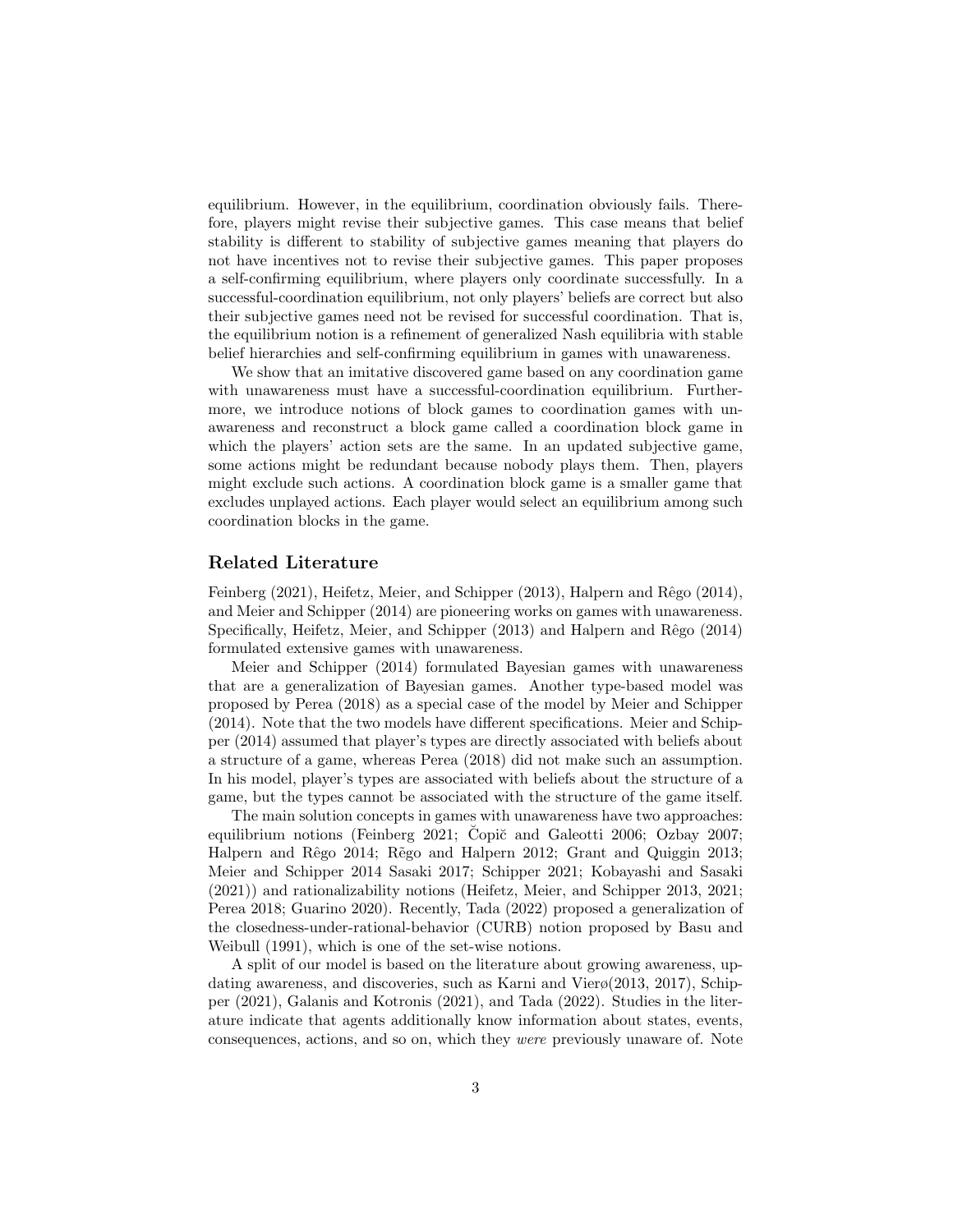that our model refers to the growing awareness of the ways in which opponents play their game rather than the growing awareness of opponents' plays.

The rest of this paper is organized as follows. Section 2 presents the preliminaries of the study. In Section 3, we define a successful-coordination equilibrium and show the properties of this equilibrium. Section 4 proposes imitative discovered games and coordination block games. Finally, Section 5 presents the conclusions of the study.

#### **2 Preliminaries**

This section proposes a coordination game with unawareness, a more strictly symmetrical game with unawareness, and a cognitively stable generalized Nash equilibrium. Let  $G = (I, A, u)$  be a standard *n*-person coordination game. *I* = {1, . . . , *n*} is a finite set of players, and  $I_{-i} = I \setminus \{i\}$ . *A* =  $\times_{i \in I} A_i$ , where *A*<sup>*i*</sup> is a nonempty finite set of actions of *i* and  $A_1 = \cdots = A_n$ . Let  $a_i \in A_i$ be *i*'s action.  $u = (u_i)_{i \in I}$ , where  $u_i : A \to \mathbb{R}$  is the utility function of *i*. For any  $a = (a_1, \ldots, a_n) \in A$ ,  $u_1(a) = \cdots = u_n(a) > 0$  if  $a_1 = \cdots = a_n$ , while  $u_1(a) = \cdots = u_n(a) = 0$  otherwise.

We define coordination games with unawareness based on the studies by Kobayashi and Sasaki (2021) and Tada (2022), which are similar to that of Perea  $(2018)^{3}$ <sup>4</sup> For any standard coordination game *G*, let  $V = \times_{i \in I} (2^{A_i} \setminus {\emptyset})$  be the set of possible *views* of *G*. Similar to most previous works, we assume that the set of players is commonly known and each player's utility for each action profile does not depend on awareness. Let  $v \in V$  and  $A_i^v$  be the set of actions of *i* in  $v = \times_{j \in I} A_j^v$ . Here, when player *i* is given *v*, *i* is aware of  $a \in v$  and unaware of  $a \in A \setminus v$ . Let  $\Gamma = (G, (T_i)_{i \in I}, (v_i)_{i \in I}, (b_i)_{i \in I})$  be a coordination game with unawareness, which is described as follows: for each  $i \in I$ ,

- *• T<sup>i</sup>* is a finite and nonempty set of *i*'s type, one of which is the type *t ∗ i* .
- $v_i: T_i \to V$  is *i*'s view function.
- $b_i: T_i \to T_{-i}$  is the belief function of i, where  $T_{-i} = \times_{j \in I \setminus \{i\}} T_j$ . If  $b_i(t_i) = (t_i)_{i \in I \setminus \{i\}},$  then for each  $j \in I \setminus \{i\}, v_i(t_i) \subseteq v_i(t_i).$

<sup>3</sup>There is a difference between our approach and that of Perea (2018). Perea (2018) did not fix the belief hierarchies on views, and he dealt with probabilistic beliefs on awareness. By contrast, we assume that the "actual type" of players is fixed and given. Moreover, Perea (2018) did not deal with probabilistic beliefs.

 $4A$  type-based approach under unawareness is similar to that of Harsanyi (1967). However, as pointed out by Meier and Schipper (2014) and Perea (2018), Harsanyi's (1967) framework cannot present players' unawareness of actions. In his model, a player's action that they are unaware of is assigned to extremely low payoffs. Then, the rational player does not choose the action. However, if the player is not rational, they might play such an action. It contradicts the condition in which the player is unaware of such actions. By contrast, in a type-based approach under unawareness, each player cannot choose the actions that they are unaware of, even if they are irrational. Moreover, if the player is unaware of another player's actions, this player cannot reason that they can play the action.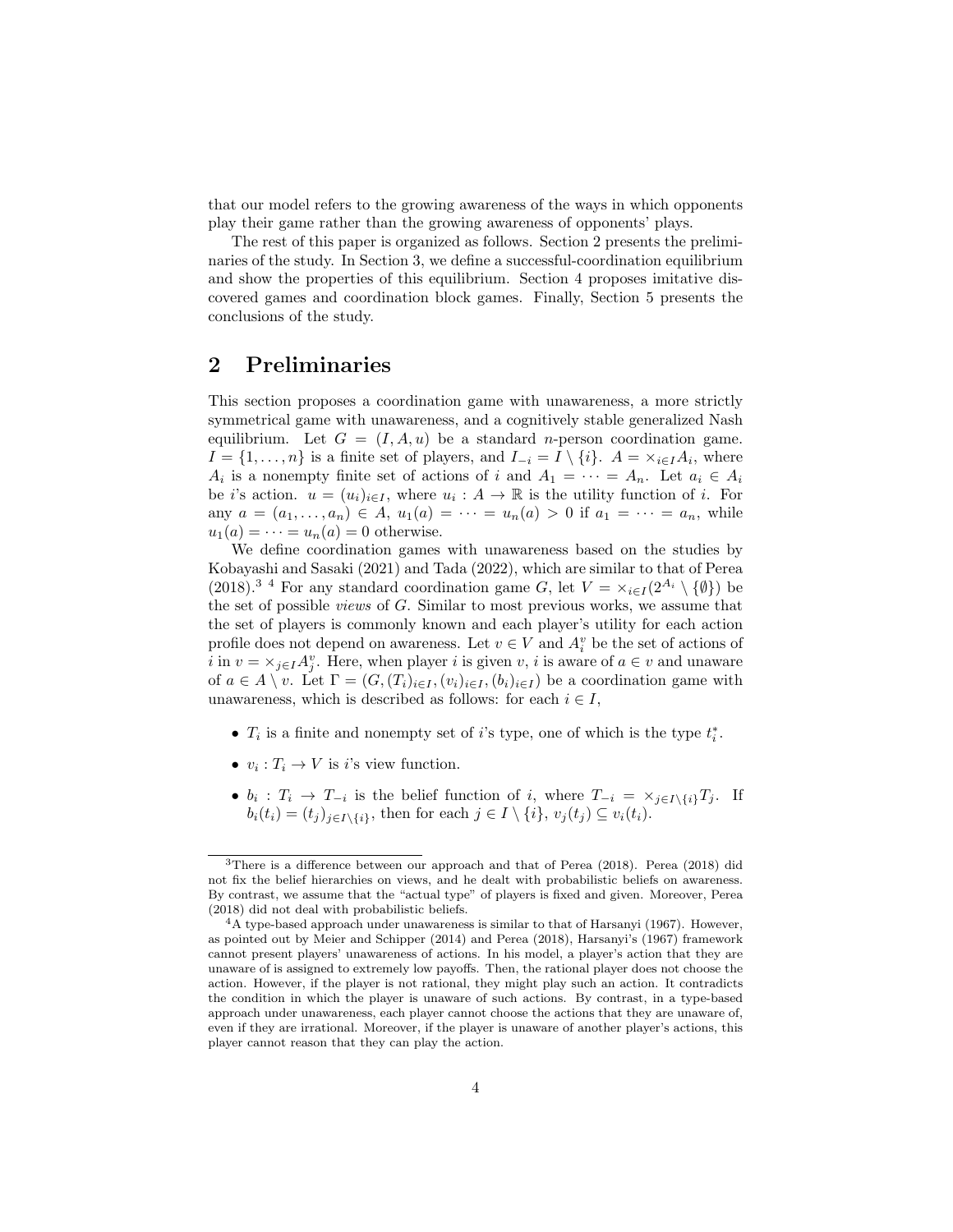Let us call *G* an objective game. An objective game can be interpreted as a "true game" in Γ. *i*'s type, *t<sup>i</sup>* , describes their view of the game and belief about the opponent's types. Given  $t_i$ ,  $v_i(t_i) = v$  implies that *i* is aware of *v* and unaware of  $A \setminus v$ , and  $b_i(t_i) = (t_j)_{j \in I \setminus \{i\}}$  means that at  $t_i$ , *i* believes that the other types are  $(t_j)_{j \in I \setminus \{i\}}$ . Simultaneously, *i* believes that each view of *j* is  $v_i(t_i)$ . Let  $b_i(t_i)(j)$  be *j*'s type in  $b_i(t_i)$ . Each player may be unaware of some types of players, including their own.

In contrast to the previous literature, for simplicity, we define the strategies with a focus on pure actions only. For any  $i \in I$ , let  $s_i : T_i \to A_i$ . Then, given  $t_i, s_i(t_i) \in A_i^{v_i(t_i)}$  is *i*'s local action at  $t_i$ . Let  $s_i = (s_i(t_i))_{t_i \in T_i}$  be *i*'s generalized strategy, and let  $s = (s_i)_{i \in I}$  be a generalized strategy profile. For any  $s, s_i(t_i^*)$ is *i*'s actual play. The set of players' actual play  $A_i^{v_i(t_i^*)}$  may be a proper subset of *i*'s full action set  $A_i$ . Then, the player *i* cannot implement  $a_i \in A_i \setminus A_i^{v_i(t_i^*)}$  $\frac{v_i(t_i)}{i}$ .

Here, we define the generalized pure Nash equilibrium proposed by Halpern and Rêgo (2014) as follows:  $s^*$  is a generalized (pure) Nash equilibrium if, for any  $i \in I$  and  $t_i \in T_i$ ,

$$
s_i^*(t_i) \in \arg\max_{x \in A_i^{v_i(t_i)}} u_i(x, (s_j^*(b_i(t_i)(j)))_{j \in I_{-i}}).
$$

A generalized Nash equilibrium is interpreted as an equilibrium in beliefs. However, as shown by Schipper (2014), because games with unawareness suppose the unawareness of players' actions, a generalized Nash equilibrium might consist of wrong beliefs. Then, players who have such wrong beliefs might revise their subjective games, and they might choose different actions from the immediately preceding stage in the game. To avoid such issues, Sasaki (2017) proposed a notion of cognitive stability or stable belief hierarchies. This notion represents that in an equilibrium satisfying cognitive stability or stable belief hierarchies, all participants' beliefs about the opponents' plays are correct. Although Sasaki (2017) distinguished a notion of stable belief hierarchies from a notion of cognitive stability, he showed that the two notions are equivalent. Let us define cognitive stability as follows: A generalized Nash equilibrium *s ∗* is cognitively stable if for any  $i \in I$  and  $t_i \in T_i$ 

$$
s_i^*(t_i) = s_i^*(t_i^*).
$$

Cognitive stability represents whether all players' beliefs about the opponents' play are correct. In a cognitively stable generalized Nash equilibrium, all players' local actions are the same. It means that each player's belief is correct.

#### **3 Successful-Coordination Equilibrium**

Cognitive stability is the concept of checking the correctness of beliefs in a played equilibrium. In any cognitively stable generalized Nash equilibrium, all players confirm that their beliefs are correct; while in cognitively unstable generalized Nash equilibrium, some players confirm that their beliefs are incorrect.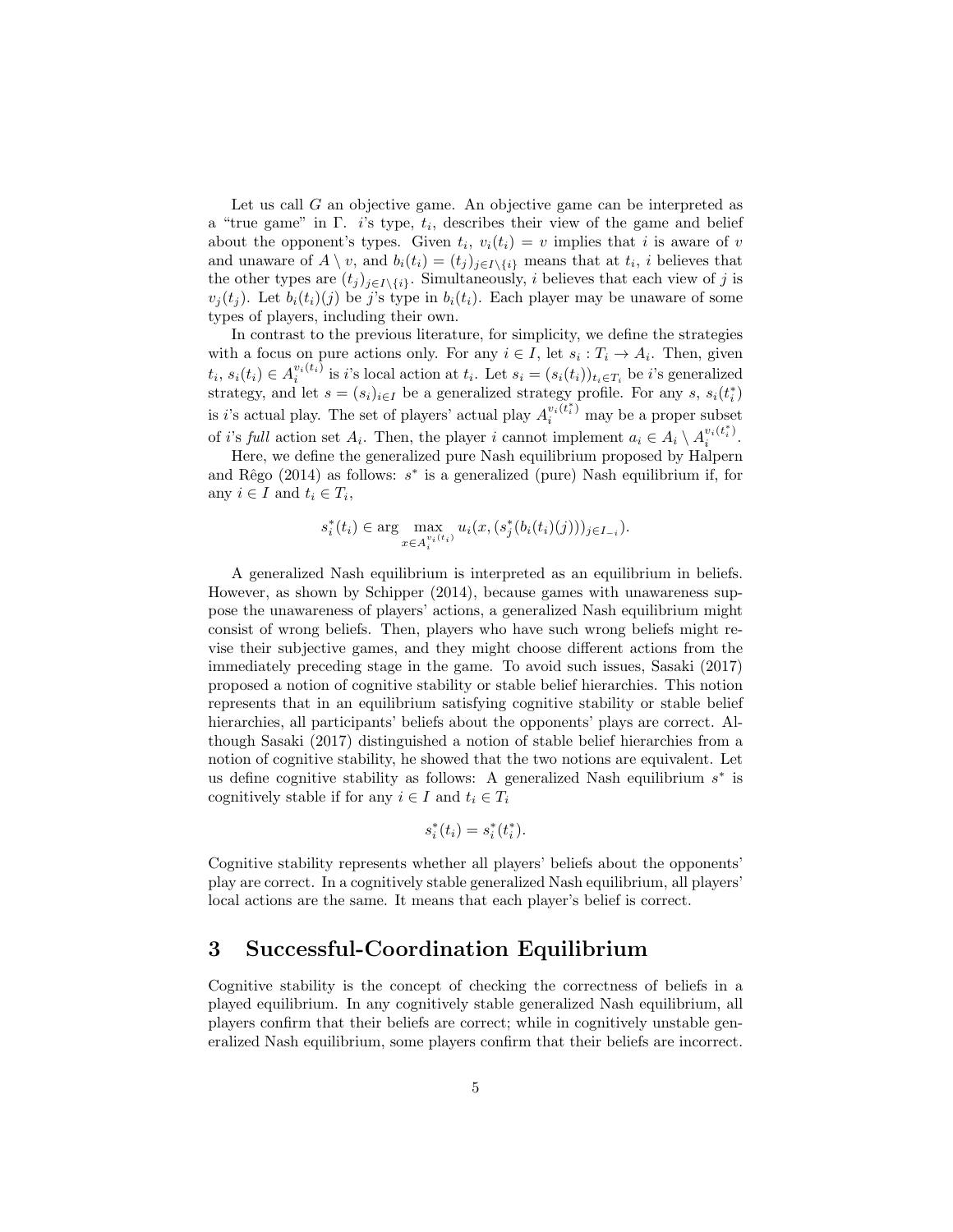In many classes of games with unawareness, it seems that in a cognitive stable generalized Nash equilibrium all players need not revise their subjective views, and in a cognitively unstable generalized Nash equilibrium some players needs to revise their subjective view. In other words, cognitive stability seems to be a concept of the stability of subjective views. However, in some games with unawareness, especially coordination games with unawareness, players who play with a cognitively stable equilibrium might revise their subjective views.

**Example 1.** Consider two people, Alice, and Bob. They face the following coordination game, which is an objective game.

|            | Alice / Bob |  |  |  |
|------------|-------------|--|--|--|
| 2,0<br>$=$ |             |  |  |  |
|            |             |  |  |  |

In  $v^0$ , there exist two pure Nash equilibria,  $(X, X)$  and  $(Y, Y)$ .

Here, let us assume the following about Alice's belief in this game.

- *•* Alice can implement her action *X*, but she cannot do the other action *Y* because she does not know how to play *Y* .
- *•* Alice knows that Bob can choose his actions *X* and *Y* if he knows how to play them.
- *•* Alice knows that Bob can choose only *Y* , and she knows that Bob does not know how to play *X*; hence, she knows that Bob cannot choose *X*.
- *•* Alice supposes that Bob believes that it is common knowledge that Alice can choose only *X*, Bob can choose only *Y* , and the others' actions cannot be played.

In addition, let us assume the following about Bob's belief in this game.

- *•* Bob can implement his action *Y* , but he cannot do the other action *X* because he does not know how to play *X*.
- *•* Bob knows that Alice can choose her actions *X* and *Y* if she knows how to play them.
- *•* Bob knows that Alice can choose only *X*, and he knows that she does not know how to play *Y* ; hence, he knows that Alice cannot choose *Y* .
- Bob supposes that Alice believes that it is common knowledge that Alice can choose only *X*, Bob can choose only *Y* , and the others' actions cannot be played.

Then, Alice's first-order view of this game is as follows:

$$
v^1 = \begin{array}{|c|c|c|c|}\hline \text{Alice / Bob} & X & Y \\ \hline X & 1, 1 & 0, 0 \\ \hline \end{array} ;
$$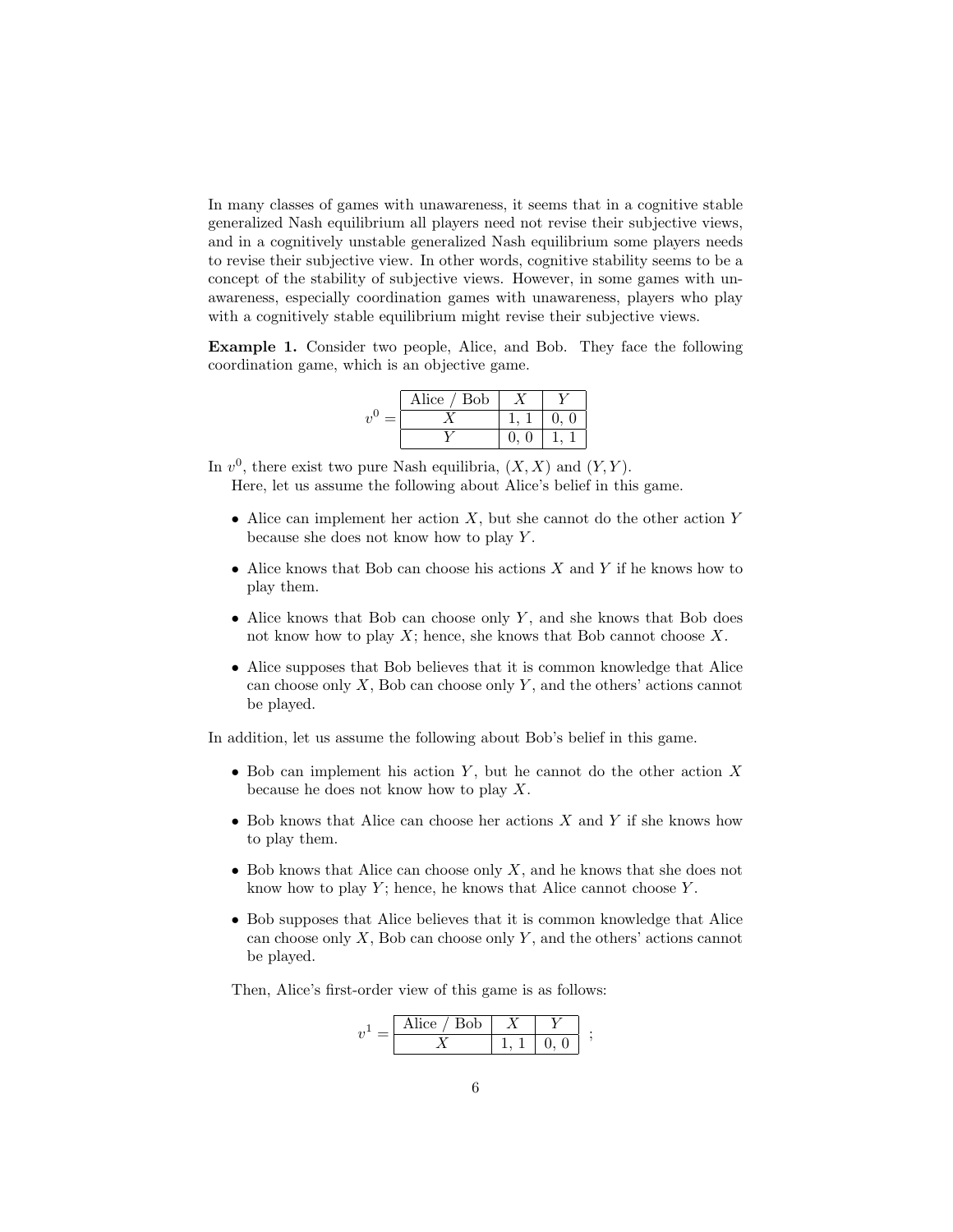Bob's first-order view of this game is as follows:

| Alice $/$ Bob |       |
|---------------|-------|
|               | : and |
|               |       |

Both players' second- or higher-order views of this game are as follows:

$$
v^3 = \begin{array}{|c|c|c|}\n\hline \text{Alice} & \text{Bob} & Y \\
\hline X & 0, 0\n\end{array}.
$$

In this example, the mathematical formulation is as follows. Denote Alice by *A* and Bob by *B*. Suppose that  $T_A = \{t_A^*, t_A\}$  and  $T_B = \{t_B^*, t_B\}$  such that

 $v_A(t_A^*) = v^1$  and  $b_A(t_A^*) = t_B$ ;  $v_A(t_A) = v^3$  and  $b_A(t_A) = t_B$ ;  $v_B(t_B^*) = v^2$  and  $b_B(t_B^*) = t_A$ ; and  $v_B(t_B) = v^3$  and  $b_B(t_B) = t_A$ .

Suppose that each player is rational. Each player doesn't need to believe that the opponent is rational. Alice then performs the best response to  $(X, Y)$ in  $v^3$  as *X* in  $v^1$ . In addition, Bob performs the best response to  $(X, Y)$  in  $v^3$  as *Y* in  $v^2$ . Their beliefs and decisions consist of the following generalized strategy profile:  $s^* = ([s_A(t_A^*) = X, s_A(t_A) = X], [s_B(t_B^*) = Y, s_B(t_B) = Y]).$  The generalized strategy profile is a cognitively stable generalized Nash equilibrium. In the play, both players confirm the correctness of their beliefs.

However, each player knows that the equilibrium play is not a Nash equilibrium in each first-order subjective view. Alice is aware of the Nash equilibrium  $(X, X)$  in  $v<sup>1</sup>$ , and Bob is aware of the Nash equilibrium  $(Y, Y)$  in  $v<sup>2</sup>$ . In the generalized Nash equilibrium, coordination is not successful.  $\square$ 

This example shows that we need to distinguish between stability of beliefs and stability of subjective views in a coordination game. It seems that previous works interpreted unawareness of actions as *unawareness of the existence of the actions*. Therefore, previous works might have considered the absence of any issue because Alice and Bob are unaware of the objective game  $v^0$ . In other words, as both players are unaware of what they face in the coordination game, they cannot know that their coordination is unsuccessful.

However, Alice and Bob may revise their subjective views if we interpret unawareness of actions as the *unawareness of how to implement the actions*. Even if players are aware of the existence of actions, they cannot perform them because they do not know how to do so. Let *X* be the action "going to Alice's house," Let Y be the action "going to Bob's house." In other words, assume that Example 1 is a meeting game. Then, under our interpretation, this example plays out as follows: Both players know the objective game  $v^0$ . That is, they know that they must play the coordination game. However, since Alice does not know how to go to Bob's house, she does not perform that action. Similarly,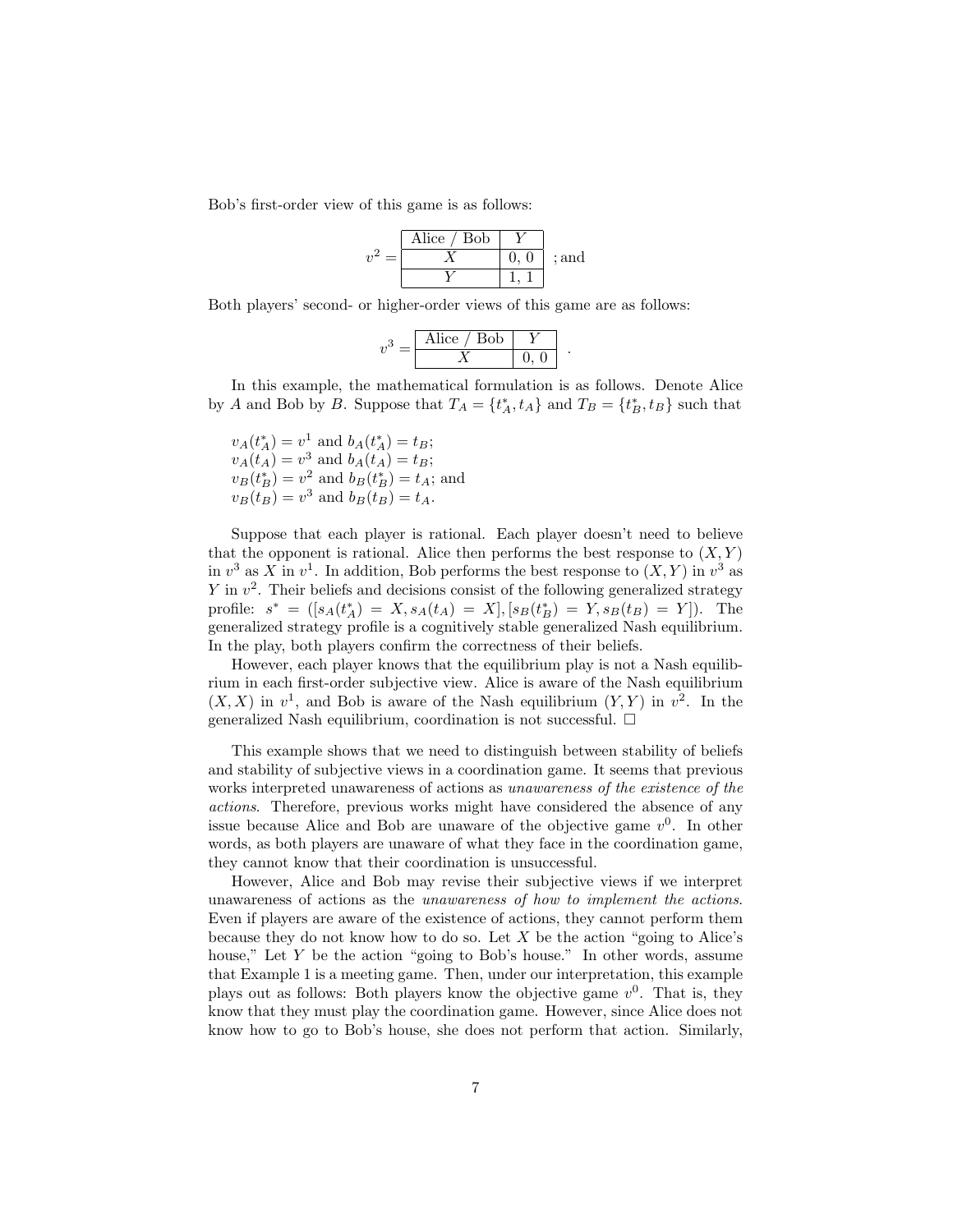since Bob does not know how to go to Alice's house, he does not perform that action. Moreover, the two are aware of the opponent's unawareness. That is, Alice is aware that Bob is unaware of how to get to her house, and Bob is aware that Alice is unaware of how to get to his house. Both Alice and Bob then stay home, and they believe that the other person has also done the same. This implementation is a cognitively stable generalized Nash equilibrium. However, under our interpretation, they are aware of not only the fact that the cognitively stable generalized Nash equilibrium is not a coordination play but also why they play the non-coordination play. That is, they are aware that they are unaware of how to get to each other's house. Then, Alice may ask Bob how to get to his house, or she may guide him about how to get to her house. Further, Bob may ask Alice how to get to her house, or he may guide Alice about how to get to his house. Then, their subjective views would be revised, and they would not play the same cognitively stable generalized Nash equilibrium.

For games with unawareness other than coordination games, when a cognitively stable generalized Nash equilibrium is played, all players would play the same cognitively stable generalized Nash equilibrium in the next stage game. However, for coordination games with unawareness, under the above interpretation, in some cognitively stable generalized Nash equilibrium players might not implement the same equilibrium in the next stage game, like Example 1. To consider only equilibria that deal with successful coordination, we propose a *successful-coordination equilibrium* that is a refinement of the cognitively stable generalized Nash equilibrium.

**Definition 1.** In a coordination game with unawareness  $\Gamma$ ,  $s^*$  is a successfulcoordination equilibrium if

1. for any  $i \in I$  and  $t_i \in T_i$ ,

$$
s_i^*(t_i) \in \arg\max_{x \in A_i^{v_i(t_i)}} u_i(x, (s_j^*(b_i(t_i)(j)))_{j \in I_{-i}});
$$

- 2. for any  $i \in I$  and  $t_i \in T_i$ ,  $s_i^*(t_i) = s_i^*(t_i^*)$ ; and
- 3.  $s_1(t_1^*) = \cdots = s_n(t_n^*)$ .

The first and second conditions respectively require our definitions of generalized Nash equilibria and cognitive stability to be applied. The third condition requires that the coordination be successful. In a coordination game with unawareness, the third condition is necessary to avoid instances like that illustrated in Example 1.

We can easily deduce the following remarks:

**Remark 1.** In every coordination game *without* unawareness, any successfulcoordination equilibrium is a Nash equilibrium, and vice versa.

**Remark 2.** A successful-coordination equilibrium may not exist. See Example 1.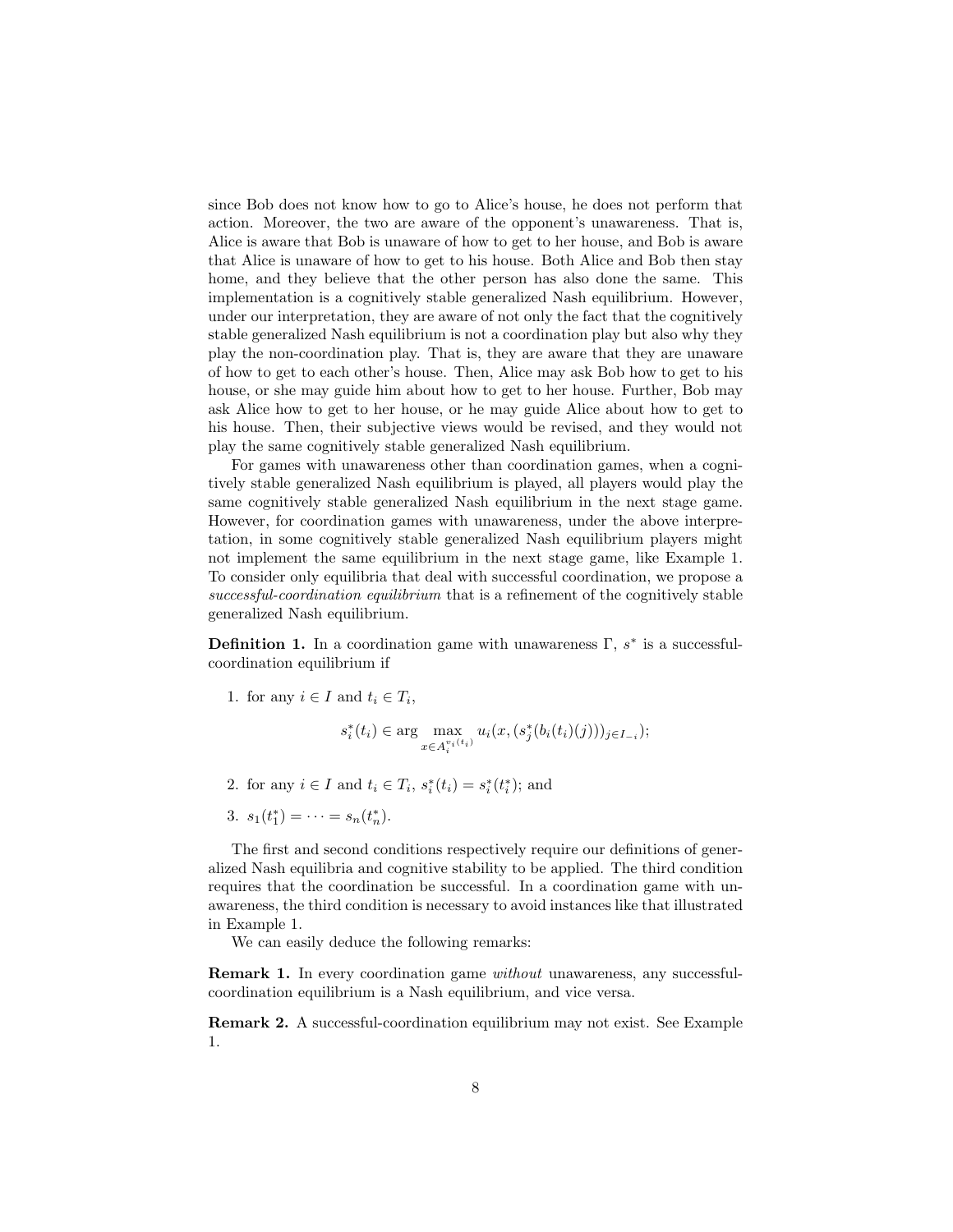**Remark 3.** Every successful-coordination equilibrium is a cognitively stable generalized Nash equilibrium. This is obvious from their definitions. However, the converse does not hold. See Example 1.

A successful-coordination equilibrium has the following properties. Although our results are obvious, each property suggests the existence of successful coordination equilibria.

**Proposition 1.** In a coordination game with unawareness Γ, for any  $i \in I$ , if  $A_i^{v_i(t_i^*)} = A_i$ , then every cognitively stable generalized Nash equilibrium is a successful-coordination equilibrium.

Before proving this proposition, we refer to Sasaki's (2017) proposition. Although his proposition includes a generalized mixed strategy profile, we restrict his result to pure strategies.

**Proposition 2** (Sasaki 2017). In a simultaneous move game with unawareness Γ, for any  $i \in I$ , if  $A_i^{v_i(t_i^*)} = A_i$ , then in any cognitively stable generalized Nash equilibrium, the actual plays of all players are Nash equilibria in *G*.

*Proof.* Suppose that for any  $i \in I$ ,  $A_i^{v_i(t_i^*)} = A_i$ . A cognitively stable generalized Nash equilibrium  $s^*$  is given. That is, for any  $(i, t_i) \in I \times T_i$ ,  $u_i(s_i^*(t_i), (s_j^*(b_i(t_i)(j)))_{j \in I_{-i}})$  $u_i(s_i^*(t_i), (s_j^*(t_j^*))_{j\in I_{-i}}) = u_i((s_j^*(t_j^*))_{j\in I}),$  that is, every participant's actual play best responds to the others' actual play. Suppose  $((s_j^*(t_j^*))_{j\in I})$  is not a Nash equilibrium in *G*, that is, there exist  $(i, a_i) \in I \times A_i$  such that  $a_i \neq s_i^*(t_i^*)$  and  $u_i(a_i, (s_j^*(t_j^*))_{j\in I_{-i}}) > u_i((s_j^*(t_j^*))_{j\in I})$ . However, since  $s^*$  is a cognitively stable generalized Nash equilibrium, it is a contradiction. Hence,  $((s_j^*(t_j^*))_{j\in I})$  is a Nash equilibrium in *G*. Here, because  $t_i^*$  denotes *i*'s actual type,  $((s_j^*(t_j^*))_{j\in I})$ refers to all players' actual plays.

*Proof of Proposition 1.* Suppose that for any  $i \in I$ ,  $A_i^{v_i(t_i^*)} = A_i$ . A coordination game with unawareness is a special case of static game with unawareness. Therefore, by Proposition 2, in every cognitively stable generalized Nash equilibrium  $s^*$ , the actual play of all players  $(s_i^*(t_i^*))_{i \in I}$  is a Nash equilibrium in the standard coordination game *G*. In any standard coordination game, a Nash equilibrium  $a^* = (a_1^*, \ldots a_n^*)$  satisfies  $a_1^* = \cdots = a_n^*$ . By definition of an actual play, for any  $i \in I$ , since  $s_i(t_i^*) = a_i^*$ ,  $s_1^*(t_1^*) = \cdots = s_n^*(t_n^*)$ . Therefore,  $s^*$ satisfies every condition of Definition 1.  $\Box$ 

Proposition 1 suggests that if every player is aware of every player's action, then the converse of Remark 2 holds.

**Proposition 3.** Suppose that  $\bigcap_{i \in I} \bigcap_{t_i \in T_i} v_i(t_i) \neq \emptyset$  in a coordination game with unawareness  $\Gamma$ . If some  $a \in \bigcap_{i \in I} \bigcap_{t_i \in T_i} v_i(t_i)$  is a Nash equilibrium in *G*, then there exists a successful-coordination equilibrium.

*Proof.* Suppose that  $\bigcap_{i\in I}\bigcap_{t_i\in T_i}v_i(t_i)\neq\emptyset$  in  $\Gamma$  and that some  $a=(a_1,\ldots,a_n)\in\mathbb{C}$  $\bigcap_{i\in I}\bigcap_{t_i\in T_i}v_i(t_i)$  is a Nash equilibrium in *G*. As  $\Gamma$  is a coordination game, the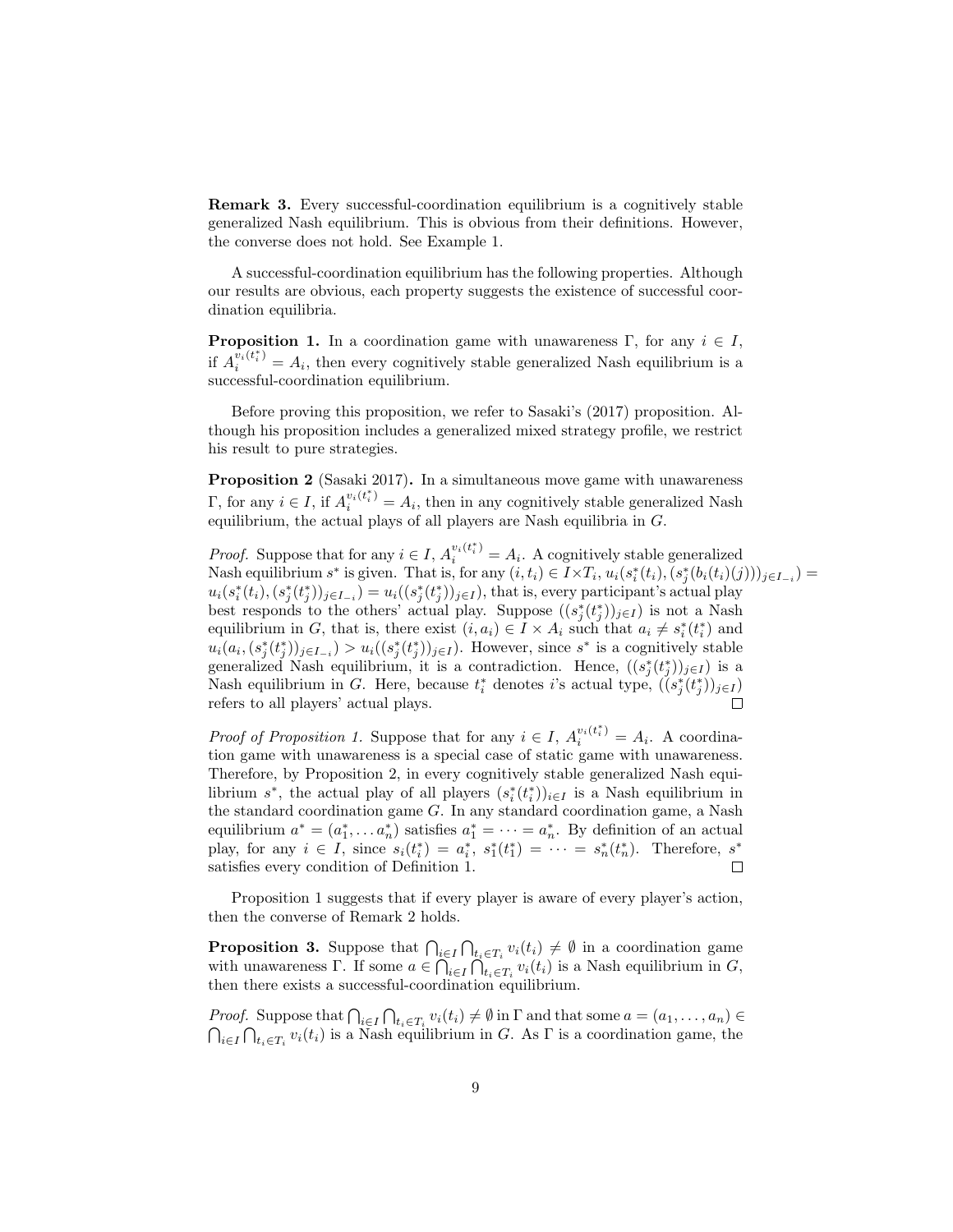Nash equilibrium in *G* satisfies  $a_1 = \cdots = a_n$ . For any  $(i, t_i) \in I \times T_i$ , let  $s_i(t_i) = a_i$ . Then, the generalized strategy profile *s* satisfies the conditions of Definition 1. That is, the *s* is a successful-coordination equilibrium.  $\Box$ 

Proposition 3 is a special case of Sasaki (2017, Proposition 2).

#### **4 Discovery and Imitation of Actions**

This section presents a model of discoveries and imitations under unawareness based on the model of *endogenously* discovered games (Schipper 2021; Tada  $2022$ ) as follows.<sup>5 6</sup>

**Definition 2.**  $\Gamma' = (G, (T'_i)_{i \in I}, (v'_i)_{i \in I}, (b'_i)_{i \in I})$  is an *imitative discovered game* with  $s = (s_i)_{i \in I}$  in  $\Gamma = (G, (T_i)_{i \in I}, (v_i)_{i \in I}, (b_i)_{i \in I})$  if for any  $(i, t_i) \in I \times T_i$ , there exists  $t'_{i} \in T'_{i}$  such that

- 1.  $v'_{i}(t'_{i}) = \times_{j \in I} [A_{j}^{v_{i}(t_{i})} \bigcup_{k \in I} s_{k}(t^{*}_{k})],$  where  $t^{*}_{k}$  is k's actual type; and
- 2. for any  $(j, t_j) \in I_{-i} \times T_j$  with  $b_i(t_i)(j) = t_j$ , there exists  $t'_j$  such that  $b'_i(t'_i)(j) = t'_j$  and  $v'_j(t'_j) = \times_{k \in I} [A_k^{v_j(t_j)} \bigcup_{h \in I} s_h(t_h^*)]$ , where  $t_h^*$  is k's actual type.

When all players observe each other's plays, the first condition suggests that each player not only gains knowledge of the opponents' feasible actions, but also discovers (or 'learns') a way of playing such actions. The second condition suggests that as supposed by each player, every player commonly believes that all players gain knowledge of the others' feasible actions and discover a way of playing such actions.

**Example 1 (Continued.)** Suppose Alice and Bob play  $s^* = (s_A(t_A^*))$  $X, s_A(t_A) = X$ ,  $[s_B(t_B^*) = Y, s_B(t_B) = Y]$ . Then, according to the first condition, Alice adds Bob's action *Y* to not only Bob's choice but also Alice's choice in her subjective view  $v^1$ ; and Bob adds Alice's action *X* to not only Alice's choice but also Bob's choice in his subjective view *v* 2 . Moreover, as both players suppose that each of them commonly believes that they gain knowledge of each other's feasible actions and discovers a way of playing such actions according to the second condition, both players add actions *X* and *Y* to their respective choice in each other's second or any higher-order view  $v^3$ . Then, each agent's first and any higher-order view is replaced with  $v^0$ .

This imitative discovered game  $\Gamma' = (G, (T'_A, T'_B), (v'_A, v'_B), (b'_A, b'_B))$  is formulated as follows:

 $5$ Karni and Vierø(2013, 2017) discussed cases in which agents discover their own new feasible actions. However, in their model, such actions are not *endogenously* discovered but rather *exogenously* discovered. In other words, such actions are given to agents by modelers.

<sup>6</sup>Unlike Schipper (2021) and Tada (2022)), we do not deal with *discovery processes*. As indicated by one of the main results, only one update of imitation is required in our model.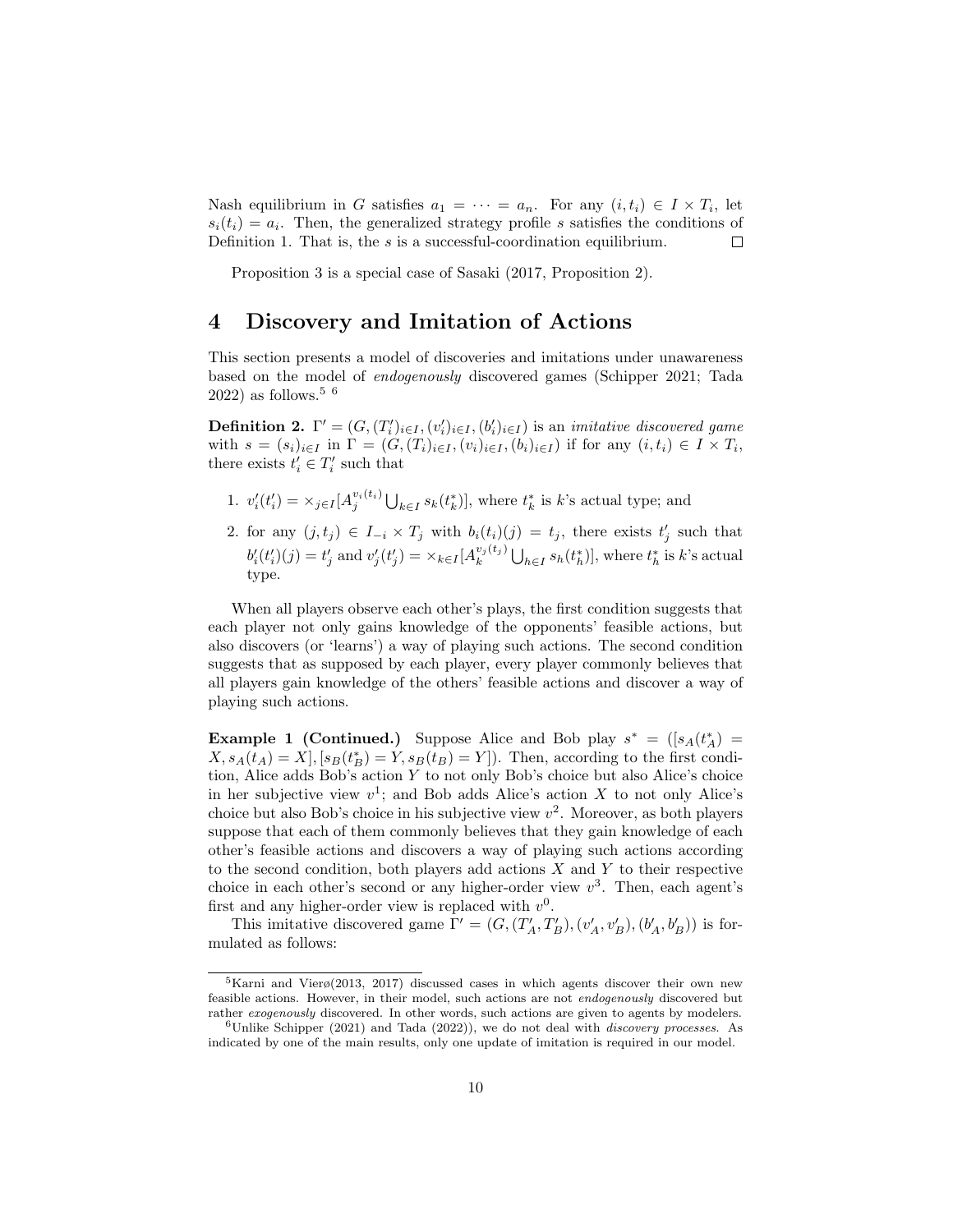$T_A = \{t'_A\}$  and  $T_B = \{t'_B\}$ ;  $v_A(t'_A) = v^0$  and  $b_A(t'_A) = t'_B$ ; and  $v_B(t'_B) = v^0$  and  $b_B(t'_B) = t'_B$ .

In  $\Gamma'$ , Alice and Bob can choose two actions *X* and *Y*.  $\Box$ 

Interestingly, any imitative discovered game has the following property:

**Proposition 4.** Given any *n*-person coordination game with unawareness and any generalized strategy profile, the imitative discovered game has a successfulcoordination equilibrium.

*Proof.* It is obvious.

The above proposition means that it leads to an existence of a successfulcoordination equilibrium in which each player revises their subjective view with just one. In Example 1, there exist two successful coordination equilibria in Γ*′* :  $s'_1 = (s'_A(t'_A) = X, s_B(t'_B) = X)$  and  $s'_2 = (s'_A(t'_A) = Y, s_B(t'_B) = Y)$ .

After players discover revised subjective games in the imitative discovered game, which set of actions do the players pay attention to? It seems to be redundant that a player rationalizes actions based on their subjective view. Let us consider the following example:

**Example 2.** Consider the following objective game played by Colin (C) and David (D):

|         | Colin / David | $\alpha$ |      |      |      |
|---------|---------------|----------|------|------|------|
|         | $\alpha$      |          | 0, 0 | 0, 0 | 0, 0 |
| $v_O =$ |               | $0$ ,    |      | 0, 0 | 0, 0 |
|         |               | $0$ ,    | 0, 0 |      | 0, 0 |
|         |               |          |      |      |      |

Here, suppose that Colin believes the following view is a common belief:

|  | $\lambda$<br>/ Davi |  |  |
|--|---------------------|--|--|
|  |                     |  |  |

In contrast, David believes the following view as a common belief:

|                          | Colin / David |      |      |  |
|--------------------------|---------------|------|------|--|
| $\overline{\phantom{0}}$ |               | 0. 0 | 0. 0 |  |
|                          |               |      |      |  |

Let us formulate this game  $\Gamma = (G, (T_C, T_D), (v_C, v_D), (b_C, b_D))$  as follows:

 $T_C = \{t_C^*, t_C\}$  and  $T_D = \{t_D^*, t_D\}$ ; given  $t_C^*$ ,  $v_C(t_C^*) = v_C$  and  $b_C(t_C^*) = t_D$ ; given  $t_C$ ,  $v_C(t_C) = v_D$  and  $b_C(t_C) = t_D^*$ ;  $\Box$ 

*.*

*.*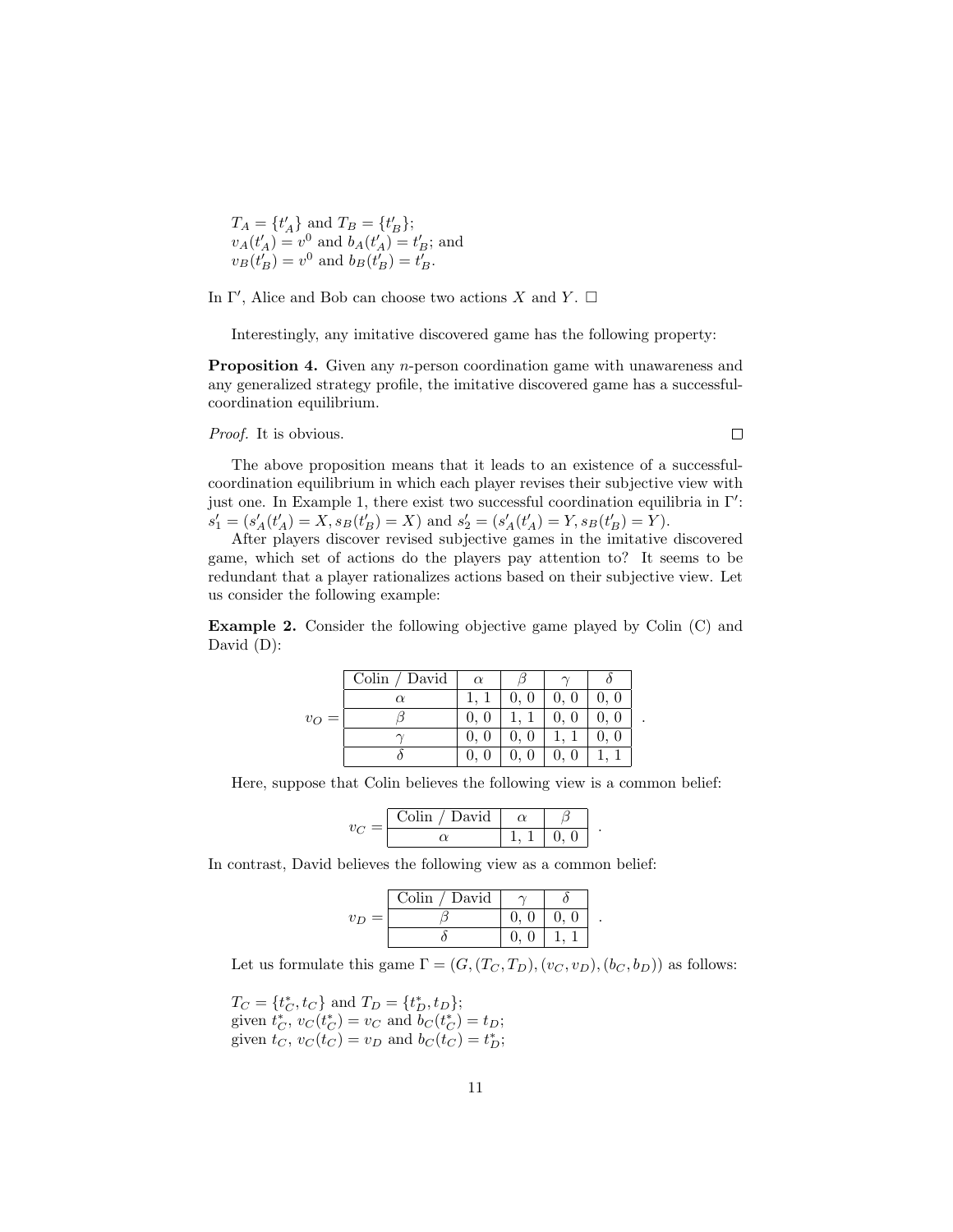given  $t_D^*$ ,  $v_D(t_D^*) = v_D$  and  $b_D(t_D^*) = t_C$ ; and given  $t_D$ ,  $v_D(t_D) = v_C$  and  $b_D(t_D) = t_C^*$ .

Suppose that both players implement a generalized strategy profile  $s^* =$  $([s_C(t_C^*) = \alpha, s_C(t_C) = \beta], [s_D(t_D^*) = \gamma, s_D(t_D) = \alpha]).$  In the strategy profile, the actual play is  $(\alpha, \gamma)$ . Then, the imitative discovered game  $\Gamma' = (G, (T'_C, T'_D), (v'_C, v'_D), (b'_C, b'_D))$ is formulated as follows:

 $T'_{C} = \{t'_{C}, t''_{C}\}$  and  $T'_{D} = \{t'_{D}, t''_{D}\};$ given  $t'_{C}$ ,  $v'_{C}(t'_{C}) = v'_{C}$  and  $b'_{C}(t'_{C}) = t''_{D}$ ; given  $t''_C$ ,  $v'_C(t''_C) = v'_D$  and  $b'_C(t''_C) = t'_D$ ; given  $t'_{D}$ ,  $v'_{D}(t'_{D}) = v'_{D}$  and  $b'_{D}(t'_{D}) = t''_{C}$ ; and given  $t''_D$ ,  $v'_D(t''_D) = v'_C$  and  $b'_D(t''_D) = t'_C$ , where

|        |  | Colin $/$ David | $\alpha$ |          |      |  |      |  |       |
|--------|--|-----------------|----------|----------|------|--|------|--|-------|
| $v_C'$ |  | $\alpha$        |          | 1, 1     | 0, 0 |  | 0, 0 |  | , and |
|        |  |                 |          | 0, 0     | 0, 0 |  | 1, 1 |  |       |
|        |  |                 |          |          |      |  |      |  |       |
|        |  | Colin / David   |          | $\alpha$ |      |  |      |  |       |
|        |  | $\alpha$        |          | 1, 1     | 0, 0 |  | 0, 0 |  |       |
| $v_D'$ |  |                 |          | 0, 0     | 0, 0 |  | 0, 0 |  |       |
|        |  |                 |          | 0, 0     |      |  | 0, 0 |  |       |
|        |  |                 |          |          |      |  |      |  |       |

Then, Colin knows that there exist two Nash equilibria in  $v'_{C}$ ,  $(\alpha, \alpha)$  and  $(\gamma, \gamma)$ , whereas David knows that there exist three Nash equilibria in  $v'_D$ ,  $(\alpha, \alpha)$ ,  $(\gamma, \gamma)$ , and  $(\delta, \delta)$ . Note that Colin is not aware that David's view is  $v'_D$  and that David is not aware that Colin's view is  $v'_{C}$ .

Each player must select one of those equilibria in each other's view. Here, let us focus on David. Although he knows there are three equilibria, it seems odd that he includes all equilibria in his choices because  $\delta$  is played by neither Colin nor David. □

After the players imitate the opponents' plays and revise their views, they might exclude redundant actions that nobody plays. Then, the players might reconstruct their subjective views to exclude such actions. To provide such representation, we use *block game* notions proposed by Myerson and Weibull (2015). A block is a Cartesian product of nonempty subsets of players' actions. Let us first focus on actions that each player observes and imitates, and then let us define a coordination block game as follows.<sup>7</sup>

**Definition 3.** Given any coordination game without unawareness  $G = (I, A, u)$ and any block  $T = \times_{i \in I} T_i \in V$ ,  $G^T = (I, T, u^T)$  is a *coordination block game* if

<sup>7</sup>Tada (2022) proposed a similar notion as a realizable CURB block game. In a realizable CURB block game, the block is CURB.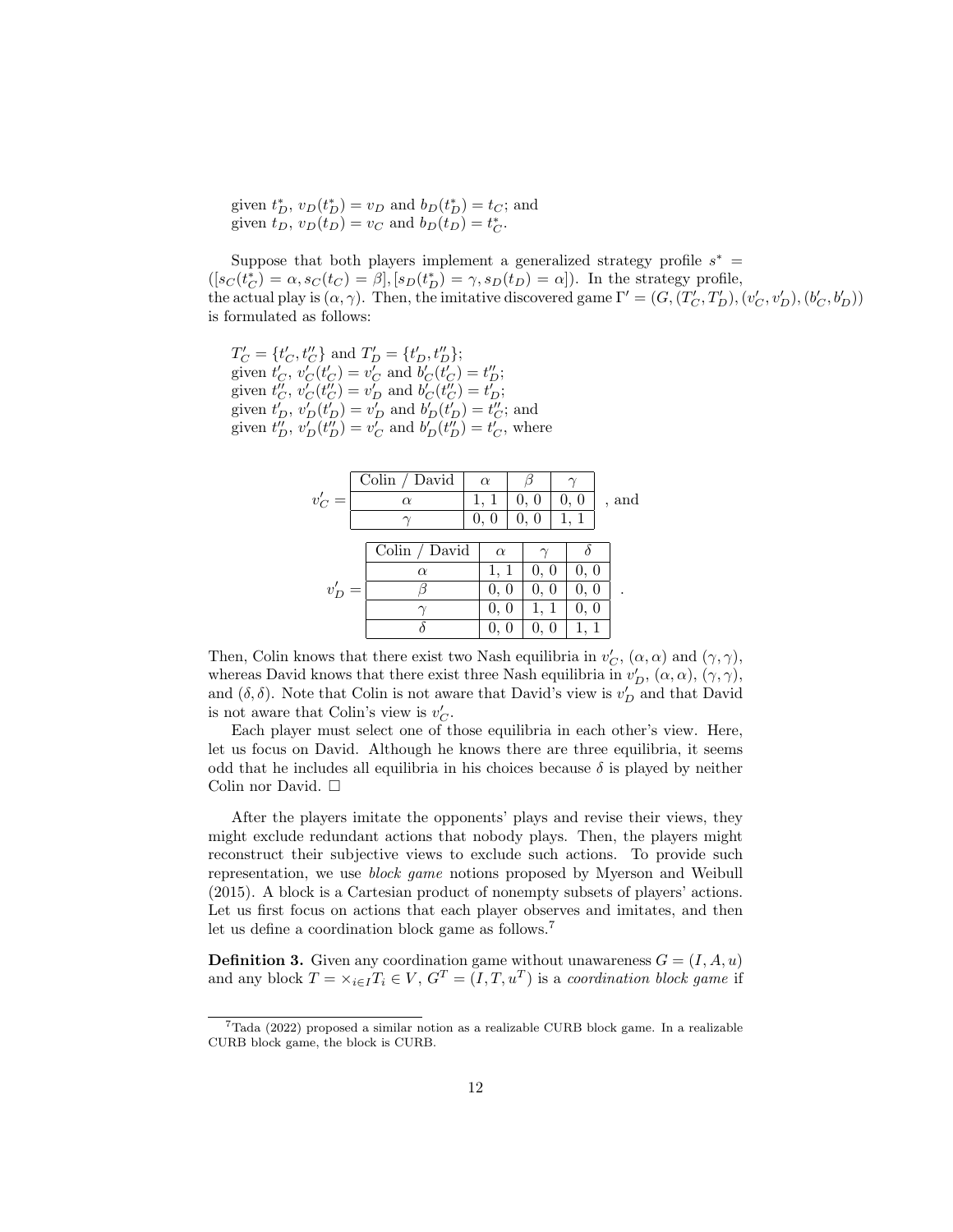1. 
$$
T_i = \cdots = T_n
$$
; and  
2.  $u^T = (u_i^T)_{i \in I}$ , where  $u_i^T(a) = u_i(a)$  for any  $i \in I$  and  $a \in T$ .

Here, *T* is called a coordination block.

Then, the following proposition holds.

**Proposition 5.** Given any *n*-person coordination game Γ and any generalized strategy profile *s*, let  $T \in V$  be a block such that for any  $i \in I$ ,  $A_i^T = \bigcup_{j \in I} s_j(t_j^*)$ . Then, the block game  $G<sup>T</sup> = (I, T, u<sup>T</sup>)$  is a coordination block game.

*Proof.* It is obvious.

In the case of Example 2, as Colin and David play  $(\alpha, \gamma)$ , they focus on  $\alpha$ and  $\gamma$ . That is, David excludes  $\delta$  from his choices. Then, the coordination block is  $\{\alpha, \gamma\} \times \{\alpha, \gamma\}$ , and the coordination block game is

|                | Colin / David |  |  |
|----------------|---------------|--|--|
| $v_{T}$<br>$=$ | rν            |  |  |
|                |               |  |  |

Hence, David can restrict his choices. Then, in their equilibrium selection, both players focus on  $\alpha$  and  $\gamma$ .

In some coordination games (with unawareness), some players are unaware of some of the choices, and the set of choices might be too large. Hence, in the first play, players might not be able to select some specific (successful coordination) equilibrium, or they might not be able to restrict action sets to a coordination block. However, by discovering and imitating only the actions taken in the first play, players can restrict their actions to some specific coordination blocks.

### **5 Conclusion**

We focus on coordination games with unawareness and propose models, where players imitate the opponents' play for successful coordination. In some coordination games with unawareness, no successful-coordination equilibrium might exist, although there exists a cognitively stable generalized Nash equilibrium. However, in the real word, it does not seem that people leave coordination failure behind. They teach or ask the opponents for a way to play their actions, and imitate these actions.

This study proposes a model of discoveries and imitations, where each player observes all the players' plays and imitates the approaches of such plays, and shows that the revised game must have a successful-coordination equilibrium. Moreover, when each player focuses on the played actions by imitating the approaches to such played actions, they might reconstruct a coordination block game, where each player's action set consists of every component of the played action profile.

 $\Box$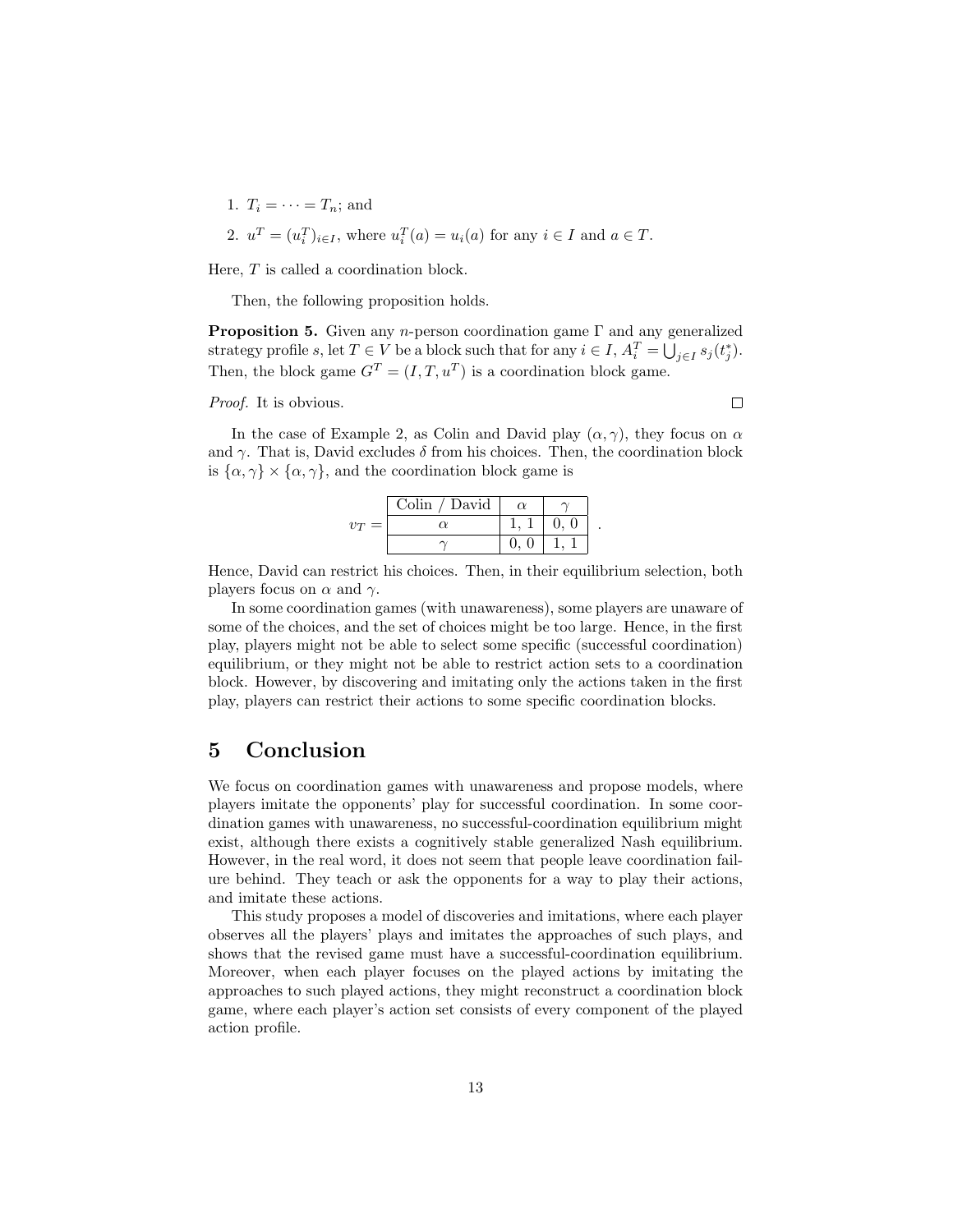We assume that each player can imitate the approaches of the opponents' plays. However, imitation is not always successful. Players might not understand how to play the opponents' actions. For example, a teacher teaches how to study, but students might not know how to study. When you are summoned to a strange coffee shop, it can be difficult to get there even if you are told how to get there. Future research needs to examine when imitation is possible.

#### **References**

- Basu, K. and J. W. Weibull (1991). Strategy subsets closed under rational behavior. *Economics Letters 36*, 141–146.
- Čopič, J. and A. Galeotti (2006). Awareness as an equilibrium notion: Normal-form games. mimeo.
- Feinberg, Y. (2021). Games with unawareness. *The B.E. Journal of Theoretical Economics 21* (2), 433–488.
- Galanis, S. and S. Kotronis (2021). Updating awareness and information aggregation. *The B.E. Journal of Theoretical Economics 21* (2), 613–635.
- Grant, S. and J. Quiggin (2013). Inductive reasoning about unawareness. *Economic Theory 54* (3), 717–755.
- Guarino, P. (2020). An epistemic analysis of dynamic games with unawareness. *Games and Economic Behavior 120*, 257–288.
- Halpern, J. Y. and L. C. Rêgo (2014). Extensive games with possibly unaware players. *Mathematical Social Sciences 70*, 42–58.
- Harsanyi, J. C. (1967). Games with incomplete information played 'Bayesian' player, Part I. *Management Science 14*, 159–182.
- Heifetz, A., M. Meier, and B. C. Schipper (2013). Dynamic unawareness and rationalizable behavior. *Games and Economic Behavior 81*, 50–68.
- Heifetz, A., M. Meier, and B. C. Schipper (2021). Prudent rationalizability in generalized extensive-form games with unawareness. *The B.E. Journal of Theoretical Economics 21* (2), 525–556.
- Karni, E. and M.-L. Vierø(2013). "Reverse Bayesianism": A choice-based theory of growing awareness. *American Economic Review 103* (7), 2790– 2810.
- Karni, E. and M.-L. Vierø(2017). Awareness of unawareness: A theory of decision making in the face of ignorance. *Journal of Economic Theory 168*, 301–328.
- Kobayashi, N. and Y. Sasaki (2021). Rationalizable self-confirming equilibrium in normal-form games with unawareness. mimeo.
- Meier, M. and B. C. Schipper (2014). Bayesian games with unawareness and unawareness perfection. *Economic Theory 56*, 219–249.